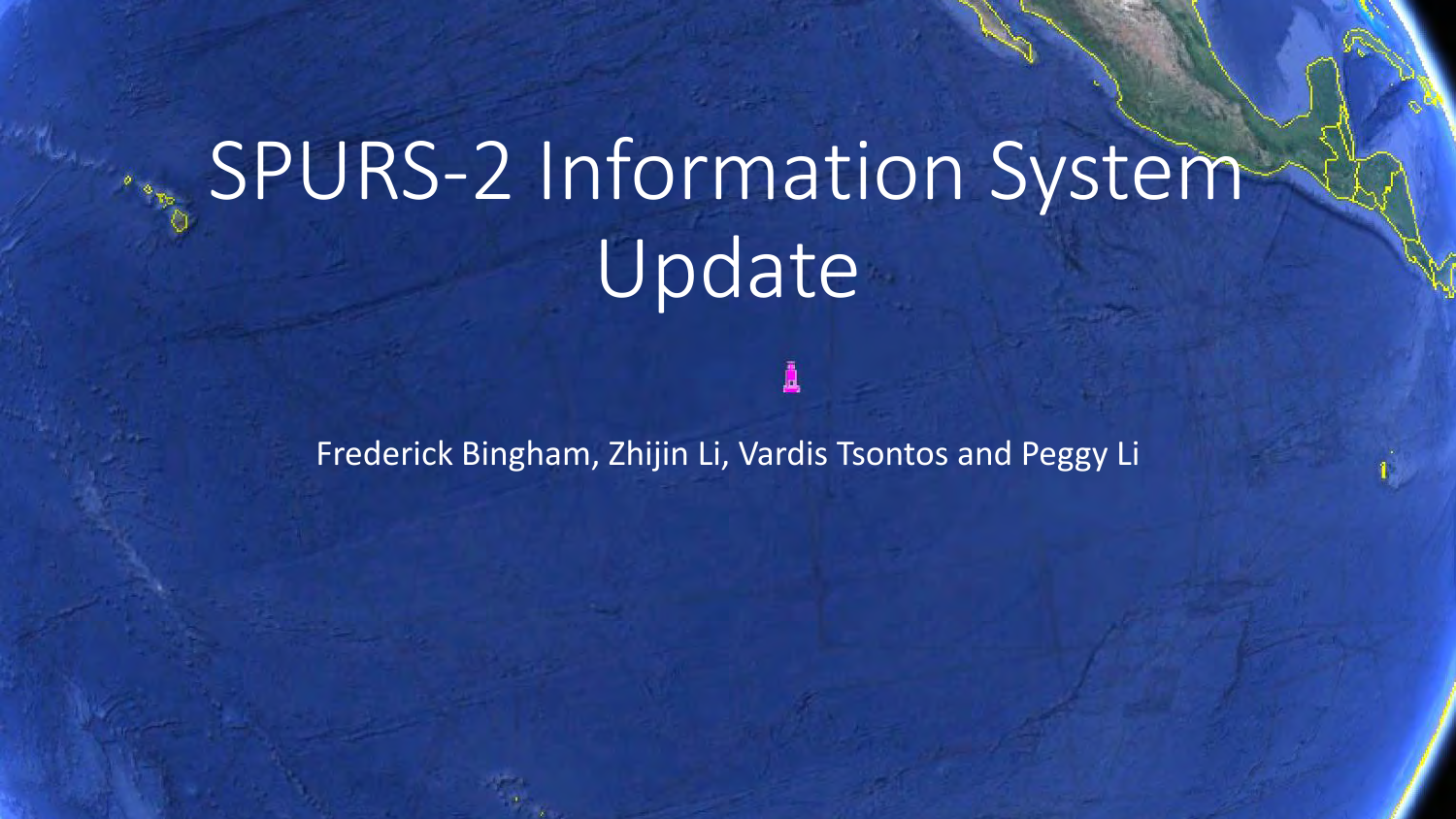## Datasets we have final versions of

- Revelle shipboard ADCP (6 datasets)
- Revelle shipboard CTD (2 datasets)
- Revelle XBTs (2 datasets)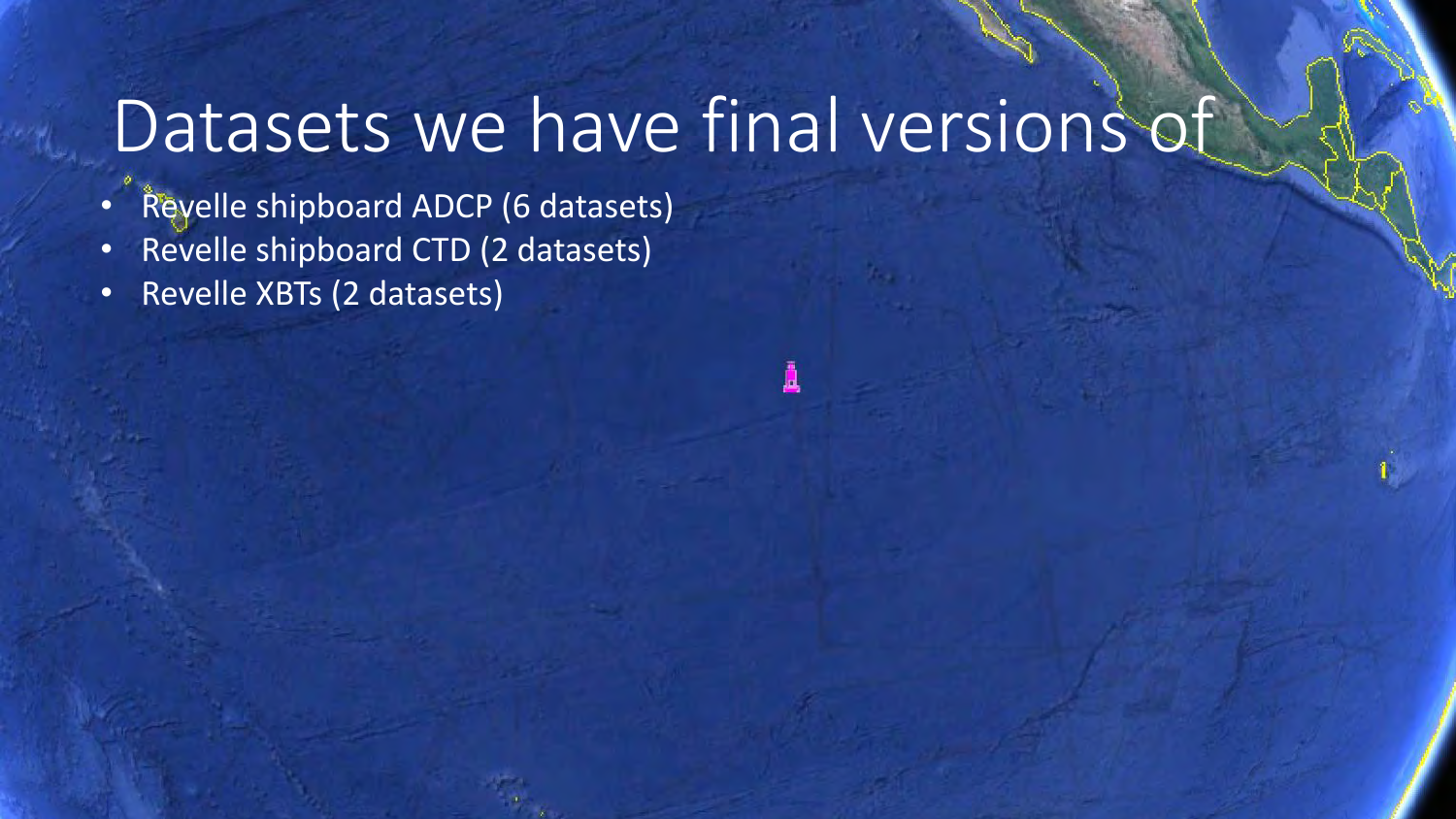# Datasets we know about but don't have final versions of (PI)

- uCTD 2 cruises (Sprintall)
- Shipboard underway measurements, SSP 2 cruises (Drushka / Asher)
- Argo floats deployed on the Revelle (Riser)
- Wavegliders (Hodges)
- Seagliders (Rainville)

• …

- Drifters deployed by Revelle and LA (Centurioni / Hormann)
- PICO Moorings met & CTD (Kessler)
- WHOI Mooring data (Farrar)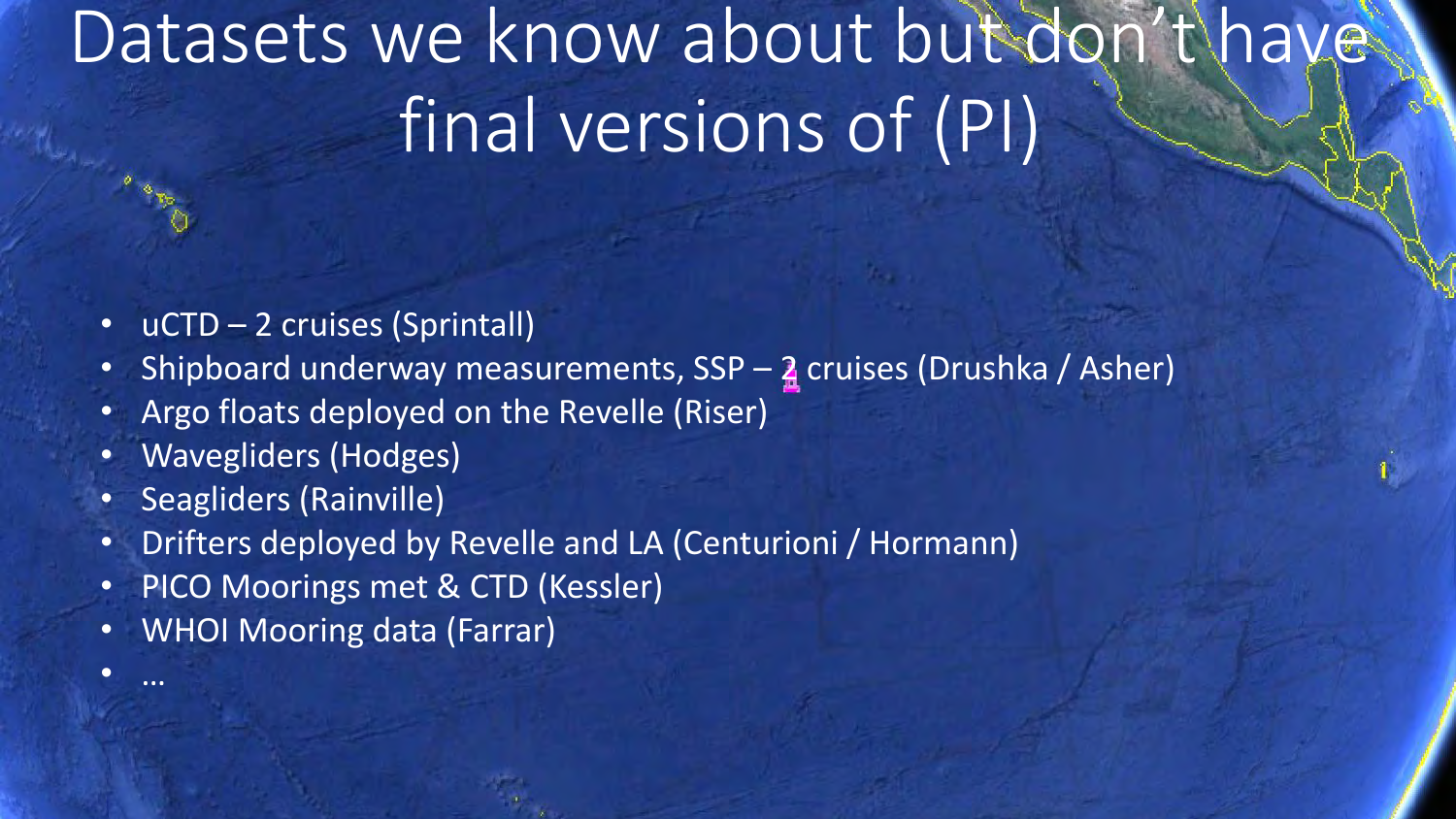### Datasets we know about but don't have final versions of (PI)

- WAMOS radar imagery (Thompson)
- Mixed-layer float (Shcherbina)
- SURPACT floats (Hasson/Supply/Reverdin)
- Lady Amber underway data (Rainville)
- Ecomappers (Hodges)

• …

- Underway biology/nutrients (Clayton)
- Saildrone fluxes (Zhang)
- Rawindsondes (Clayson/Edson)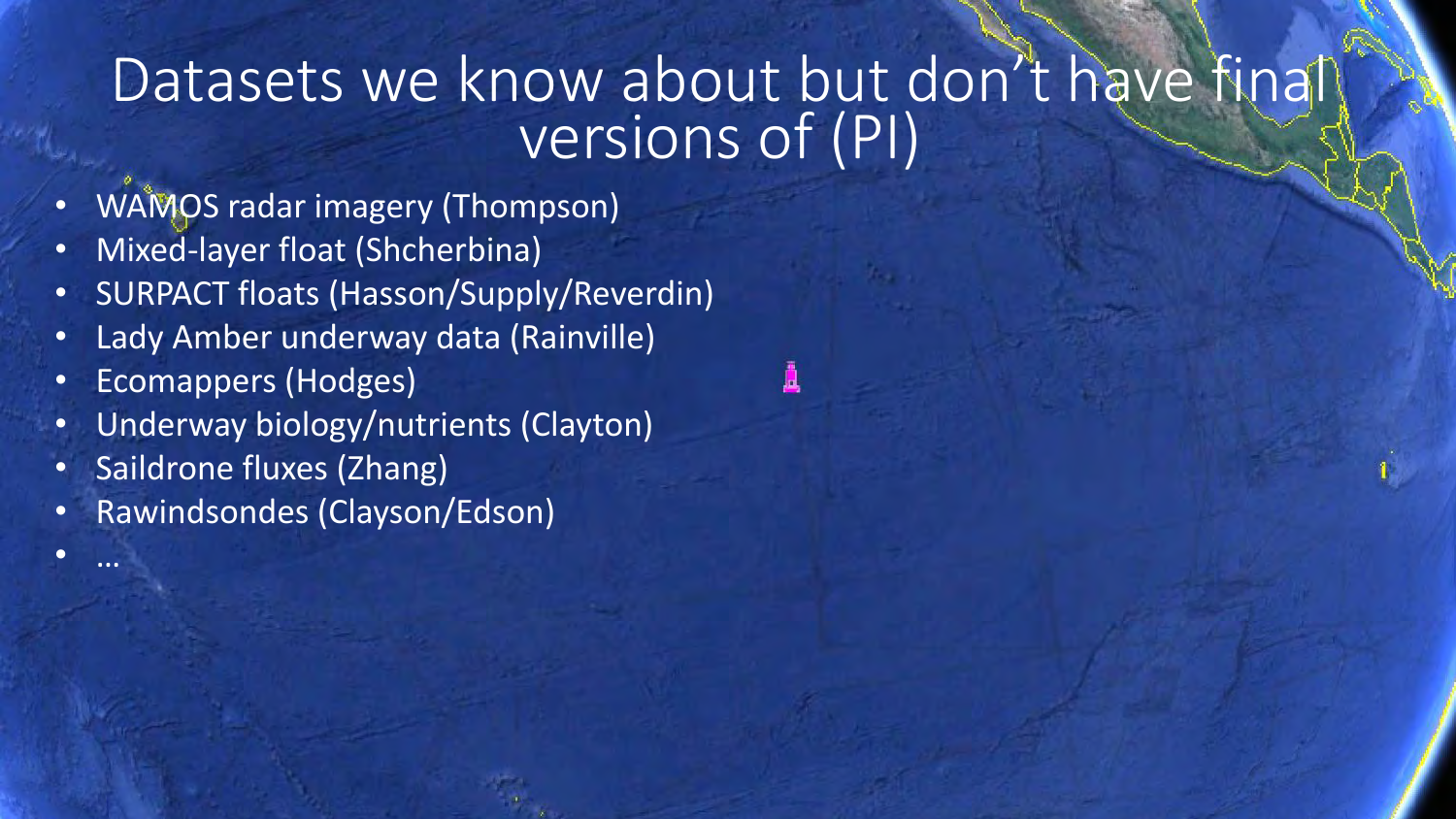### Datasets we know about but don't have final versions of (PI)

- Underway met data (Edson)
- Salinity snake (Schanze)
- ROSR 2 cruises (Jessup)
- CFT (controlled flux technique) (Asher)
- Underway pCO2/DIC/pH/DO (Ho)
- USPS (Asher)
- A-sphere casts (Clayson)
- Rain radar (Rutledge)

### Any others?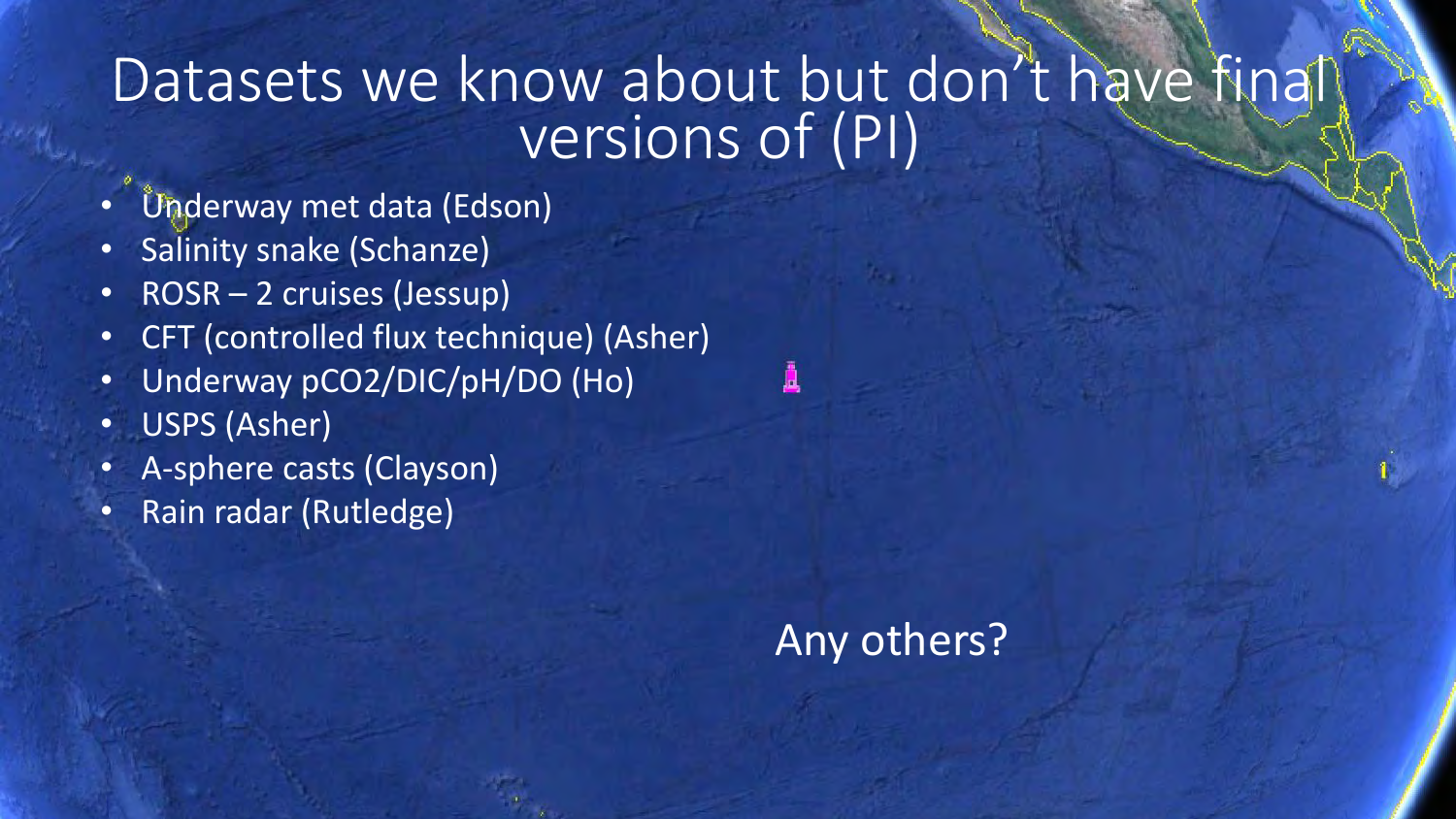Get us any publications or presentations you have made so we include them on the web page

Before your SPURS-2 funding runs out\*, I will need a finalized version of your data for placement in the archive. netCDF is preferred.

\*A few months sooner than that please!!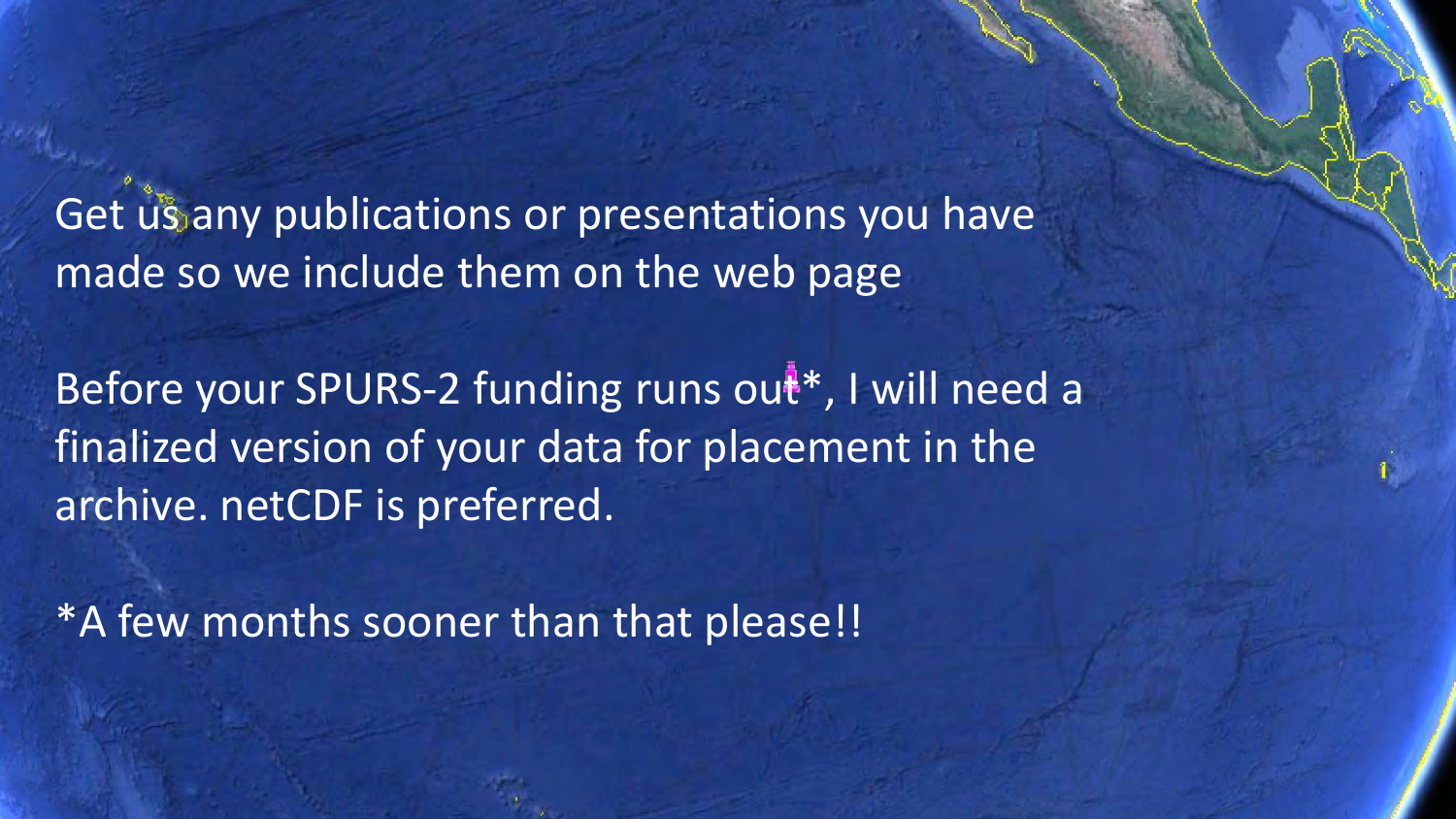## Synthesis phase plans

### From the SPURS-2 synthesis RFP

"Proposals are sought with scope to complete processing and validation of the SPURS-2 data, documentation of the initial results in technical journals, and **archive of a well- documented**, complete SPURS-2 data set at NASA PODAAC available for

We will take the data you supply, harmonize the metadata, and put them together with publications and presentations and any other documentation, into a permanent archive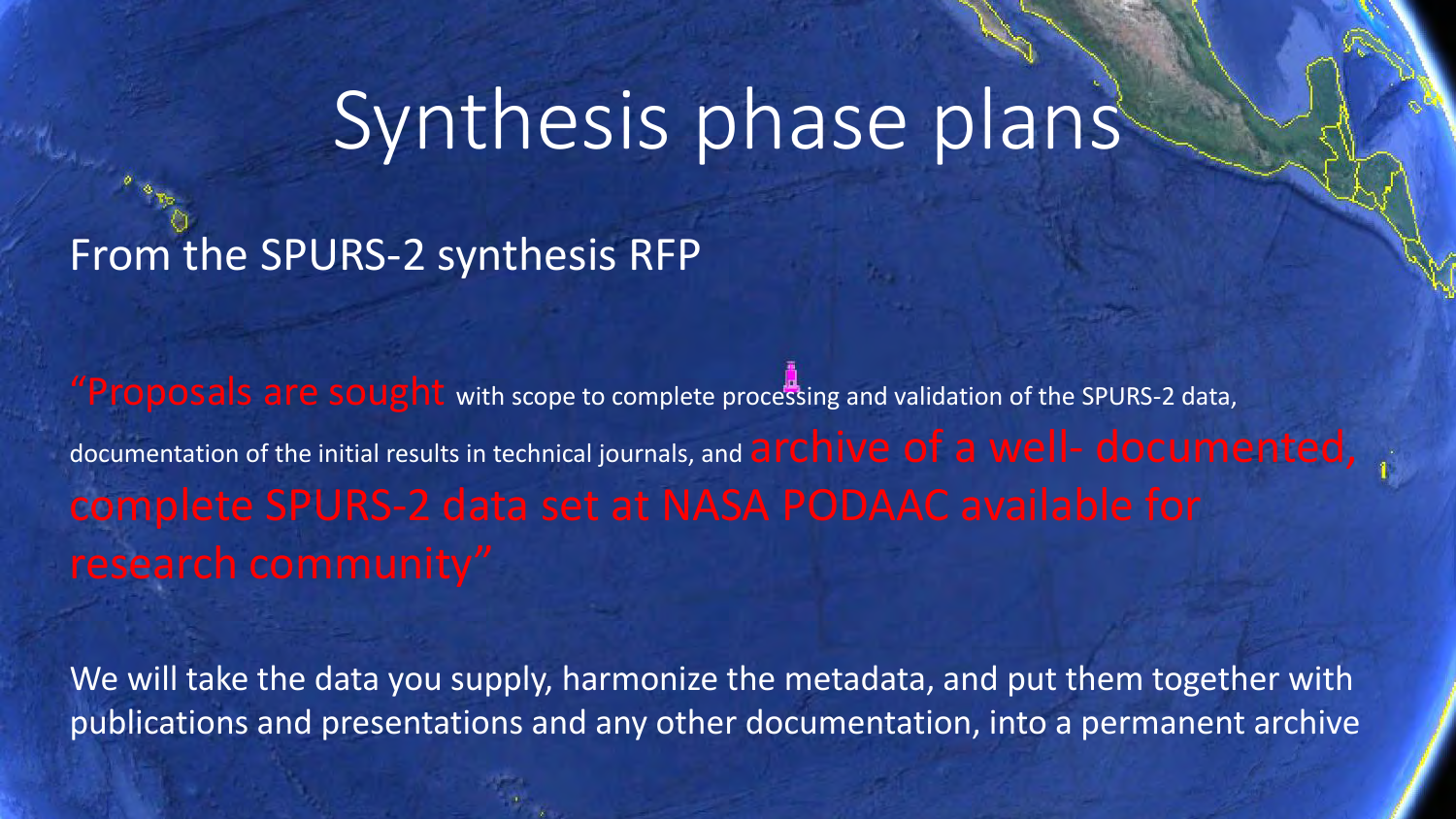### For SPURS-1

#### SPURS-1 Final data report

SPURS-1 Final in situ Data Submission Report

Frederick M. Bingham\* and Vincent Varamo University of North Carolina Wilmington

March 16, 2015 **Updated:** May 28, 2015

#### Abstract

This is a report documenting the final submission of the Salinity Processes in the Upper Ocean Regional Studies North Atlantic Field Campaign (SPURS-1) dataset to PO.DAAC and NODC. The report presents in narrative form the different types of instruments and sampling found in the SPURS-1 dataset.

ftp://podaacftp.jpl.nasa.gov/allData/insitu/L2/spurs1/docs/DataDocumentation/SPURS1\_ DataSubmissionReport.pdf

### A possible different path for SPURS-2…

且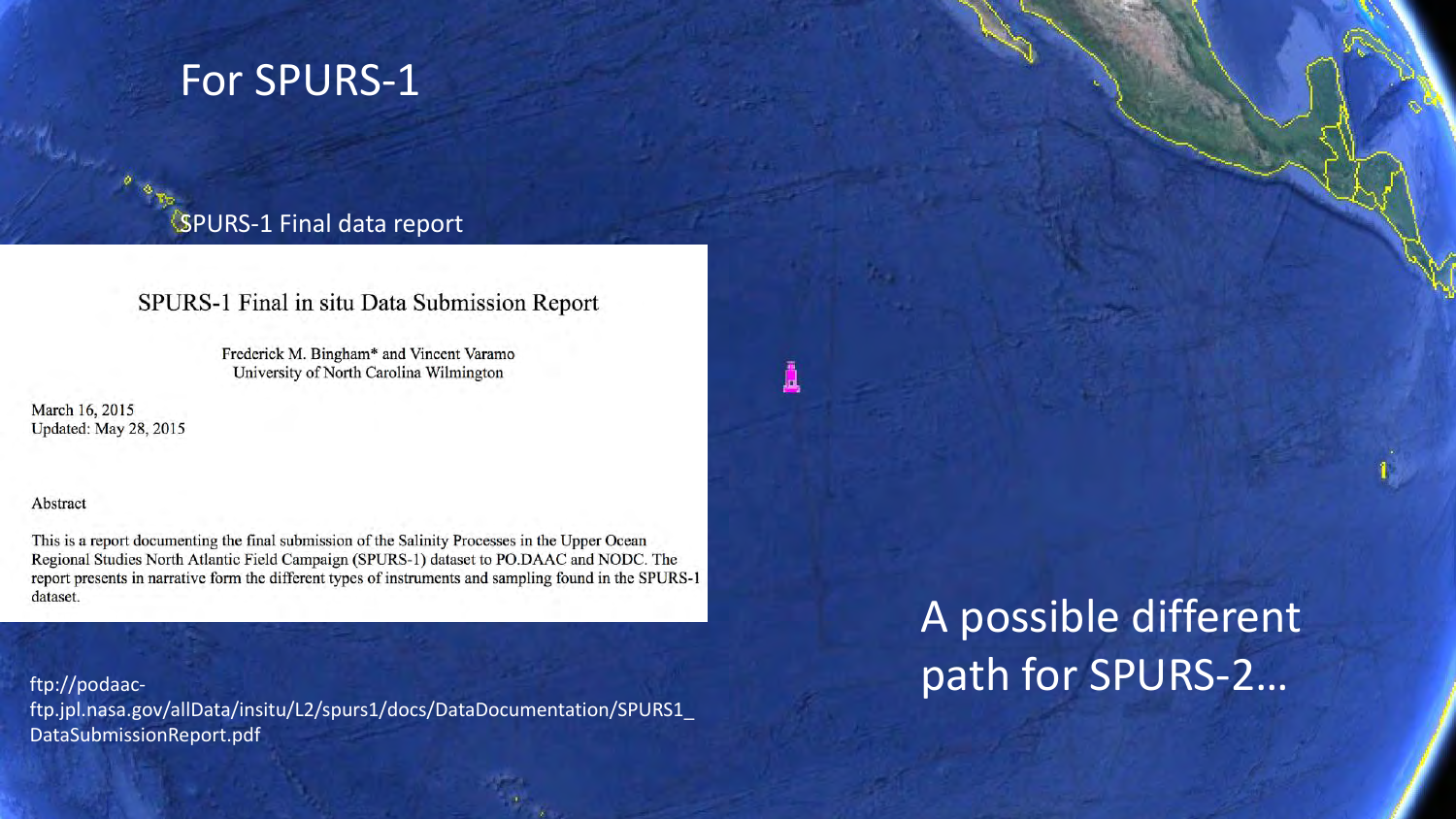#### Geoscience Data Journal **Open Access**

Home Issues

About  $\Psi$ Submit an artic

#### **Browse Articles**

**Recently Published** 

**Most Cited Most Accessed** 

#### **DATA PAPERS**

Estimating active layer thickness and volumetric water content from ground penetrating radar measurements in Barrow, Alaska

E. E. Jafarov, A. D. Parsekian, K. Schaefer, L. Liu, A. C. Chen, S. K. Panda, T. Zhang

First Published: 9 January 2018 DOI: 10.1002/gdj3.49 Abstract | Full Text (HTML) | PDF (2.5MB) | References

a Open Access

#### **DATA PAPERS**

Synoptic monthly gridded global and regional four-dimensional World Ocean Database and Global Temperature and Salinity Profile Programme (T, S, u, v) fields with the optimal spectral decomposition and P-vector methods

Peter C. Chu, Chenwu Fan

First Published: 11 December 2017 DOI: 10.1002/gdj3.48 Abstract | Full Text (HTML) | PDF (21.8MB) | References

**a** Open Access

http://rmets.onlinelibrary.wiley.com/hub/journal/10.1002/(ISSN)2049-6060/

Final in situ data from the SPURS-2 field campaign in the eastern tropical Pacific. F. M. Bingham, et al.

Scope of GDJ:

*Geoscience Data Journal* provides an Open Access platform where scientific data can be formally published, in a way the dataset creator attains full credit for scientific record, providing version control for the community and allowing major datasets to be fully described, cited and discovered.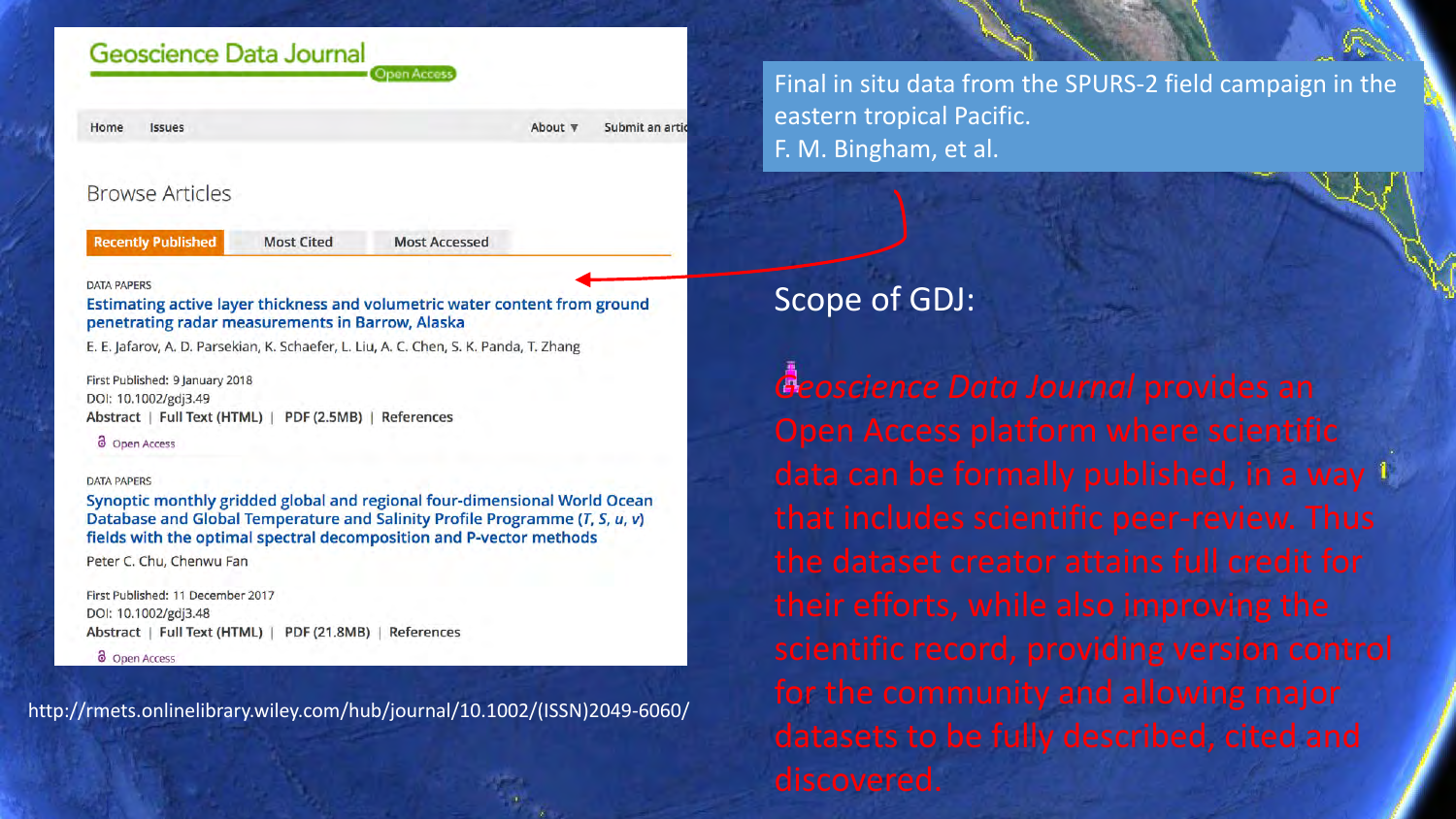# All SPURS-2 datasets will have DOI

### http://dx.doi.org/10.5067/SPUR1-MOOR2

Level-1 (11)

Level-2 (Swath) (140)

Level-3 (Grid) (394) Level-4 (Blended) (46)



https://podaac.jpl.nasa.gov/dataset/SPURS1\_MOORING\_PICO

Please contact us if there are any discrepancies or inaccuracies found below.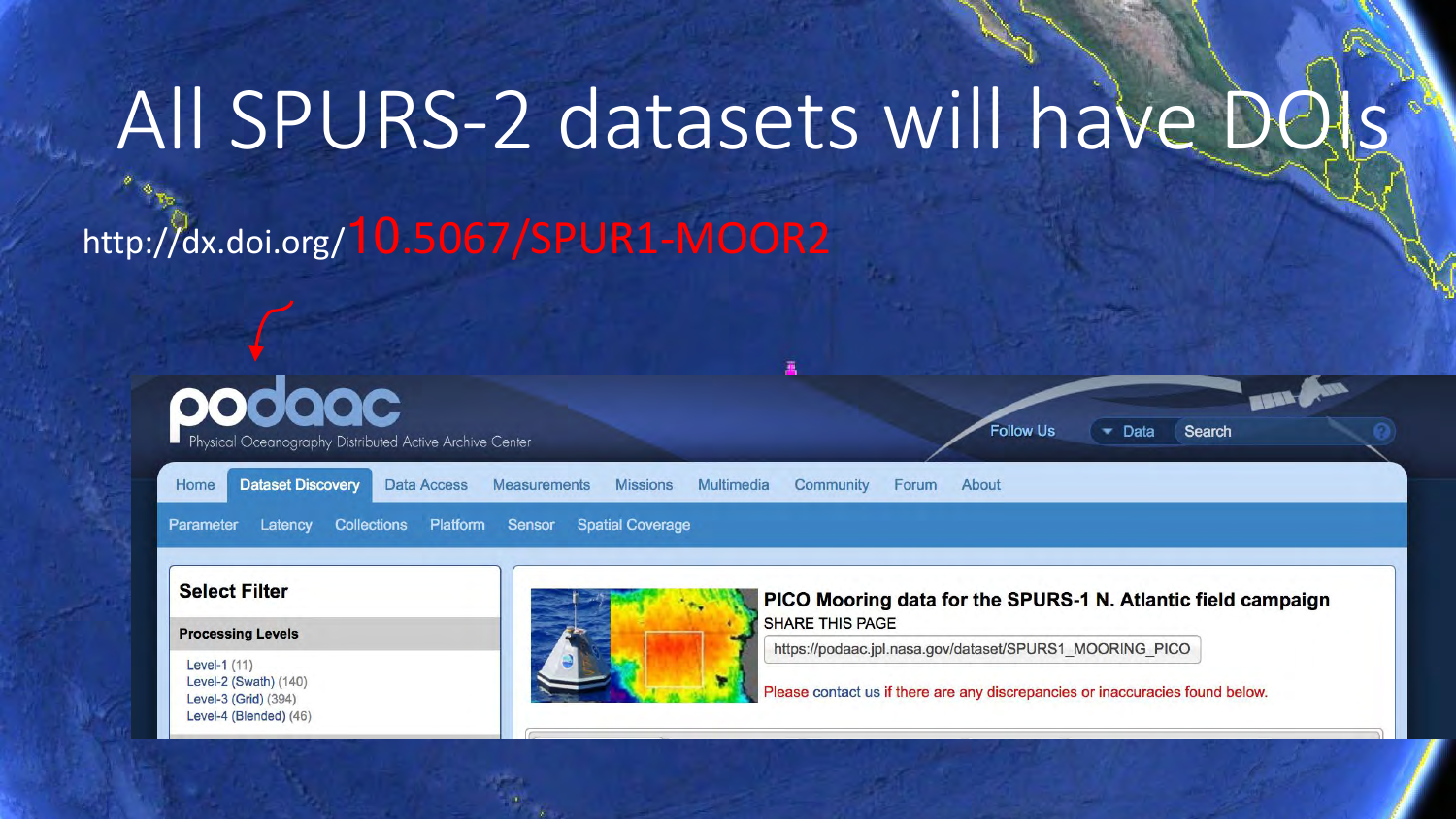## Publication in GDJ

- I would need with your final dataset, some text describing how the data were processed, plus a basic plot or two showing locations or other relevant info, references, etc.
- This should \*not\* be any extra work for SPURS-2 PIs
- Advantages
	- An additional publication for everyone
	- The SPURS-2 dataset is fully described in one location in a more formal setting
	- All SPURS-2 DOIs listed in one place in a peer-reviewed reference